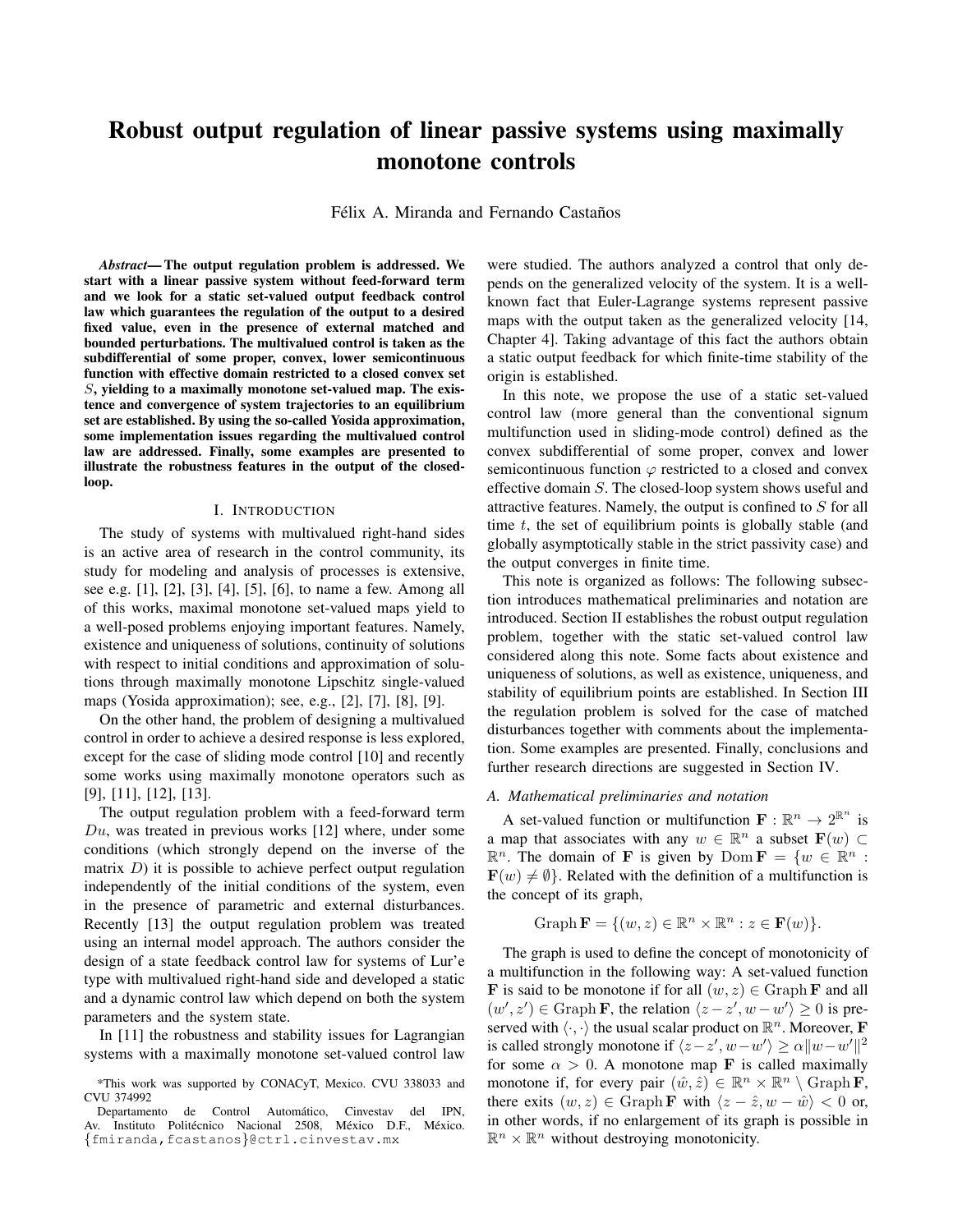Let  $f : \mathbb{R}^n \to \mathbb{R} \cup \{+\infty\}$  be a proper, convex and lower semicontinuous (lsc) function. The subdifferential  $\partial f(w)$  of  $f(\cdot)$  at  $w \in \mathbb{R}^n$  is defined by

$$
\partial f(w) = \{ \zeta \in \mathbb{R}^n : f(\sigma) - f(w) \ge \langle \zeta, \sigma - w \rangle
$$
  
for all  $\sigma \in \mathbb{R}^n \}.$ 

It is a well known result that the subdifferential of a proper, convex, lsc function is a maximally monotone operator (see e.g., [1, Prop. 3.4.1]). An important convex function used through this note is the indicator function of a convex set S, defined by  $\Psi_S(w) = 0$  if  $w \in S$  and  $\Psi(w) = +\infty$ otherwise.

It is easy to see that when  $f(\cdot)$  is equal to the indicator function of a closed convex set  $S$  the subdifferential coincides with the normal cone of the set S at the point  $w \in S$ , i.e.,

$$
\partial \Psi_S(w) = N_S(w) = \{ \xi \in \mathbb{R}^n : 0 \ge \langle \xi, \sigma - w \rangle
$$
  
for all  $\sigma \in S \}.$ 

Notice that if w is in the interior of S then  $N_S(w) = \{0\}.$ If  $w \notin S$ , then we adopt the convention  $N_S(w) = \emptyset$ .

Let F be a maximally monotone set-valued map. The Yosida approximation of F, denoted by  $F_{\lambda}$ , is a singlevalued, Lipschitz continuous, maximally monotone operator given by

$$
F_{\lambda} = \frac{1}{\lambda} \left( I - J_{\lambda} \right), \quad J_{\lambda} = \left( 1 + \lambda F \right)^{-1},
$$

where  $J_{\lambda}$  is the so-called resolvent of F. See, e.g. [1, Chapter 3], [15, Chapter 12] for a detailed account of properties about Yosida approximation.

*Remark 1:* As it is pointed out in [1] the Yosida approximation of a subdifferential can be obtained in the following way. Let  $\partial f(w)$  be the subdifferential of the function f:  $\mathbb{R}^n \to \mathbb{R}$  at the point w. Consider the Moreau-Yosida approximation of  $f$ ,

$$
f_{\varepsilon}(w) = \inf_{\zeta \in \mathbb{R}^n} \left\{ f(\zeta) + \frac{1}{2\varepsilon} ||\zeta - w||^2 \right\},\,
$$

where  $\varepsilon > 0$ . Then, the gradient  $\nabla f_{\varepsilon}(w)$  is the Yosida approximation of  $\partial f(w)$  [1, Th. 3.4].

Along this note, we denote the unitary open ball of  $\mathbb{R}^n$  as  $\mathcal{B}_n$ .

We prove an elementary fact about solid convex cones.

*Lemma 1:* Let  $K \subset \mathbb{R}^m$  be a convex cone with non-empty interior, and let  $V \subset \mathbb{R}^m$  be a bounded set. Then, there exists  $\vartheta \in \mathcal{K}$  such that  $\{\vartheta\} + \mathcal{V} \subset \mathcal{K}$ .

*Proof:* Since K is solid, there exists a base  $\{\xi_1, \ldots, \xi_m\}$ contained in  $K$ . Thus, every element of  $V$  can be written as  $v = \sum_{i=1}^{m} \xi_i v_i$ . Due to the boundedness of V, there exists  $\bar{v}$ such that  $|\nu_i| \leq \bar{\nu}$ ,  $i = 1, ..., m$ . By setting  $\vartheta = \sum_i^m \xi_i \bar{\nu} \in$ K, it is clear that  $\vartheta + v \in \mathcal{K}$ , since  $\vartheta + v = \sum_{i=1}^{m} \xi_i (v_i + \bar{v})$ and  $(\nu_i + \bar{\nu}) \geq 0$ .

#### II. PROBLEM STATEMENT

Consider the following linear system

$$
\Sigma \begin{cases} \dot{x}(t) = Ax(t) + B_1 u(t) + B_2 (v + \nu(t)) \\ y(t) = Cx(t) \\ x(0) = x_0, \end{cases}
$$

where,  $x(t) \in \mathbb{R}^n$  represents the system state,  $u(t) \in \mathbb{R}^m$ is the control input,  $y(t) \in \mathbb{R}^m$  is the system output, the constant term  $v \in \mathbb{R}^m$  is a system parameter and  $A, B_1, B_2$ and C are constant matrices of suitable dimensions. The term  $\nu(t) \in \mathbb{R}^m$  accounts for an exogenous perturbation signal which is considered bounded.

A special case to consider is when  $B_1 = B_2$  (i.e., the matched perturbation case). In this case the parameter  $v$  can be assimilated by the control:  $u(t) + v$  can be taken as the new control.

Some techniques, such as conventional sliding mode control, can achieve robust output regulation against parametric and external disturbances, by using the signum multifunction (which is the subdifferential of the absolute value function), but we do not restrict ourselves to that case. Instead, we consider a set-valued control law represented as the subdifferential of some proper, convex, lsc function with effective domain restricted to a convex set S.

The robust output regulation problem can be announced as follows.

*Problem:* The output regulation problem consists in regulating the output y to a desired fixed value  $y_d$ , even in the presence of an external perturbation signal  $\nu$  and (possibly unmatched) parametric uncertainty.

The class of linear systems that we consider is characterized by the following assumption.

*Assumption 1:* System  $\Sigma$  is passive, i.e., there exists a symmetric positive definite matrix  $P$  such that [17]

$$
A^{\top}P + PA \le 0 \tag{1}
$$

$$
PB_1 = C^\top. \tag{2}
$$

Special cases of passive systems to consider are the socalled strictly passive systems, which satisfy the Lyapunov inequality strictly, i.e.

$$
A^{\top}P + PA + \varepsilon P \le 0 \tag{3}
$$

$$
PB_1 = C^\top,\tag{4}
$$

for some  $\varepsilon > 0$ .

## *A. The set-valued controller*

We propose the use of the following set-valued static control

$$
-u(t) \in \partial \Phi(y(t))\tag{5}
$$

where  $\Phi = \Psi_S + \varphi$ , with  $\Psi_S$  the indicator function of a closed convex set S and  $\varphi : \mathbb{R}^m \to \mathbb{R}$  is a proper, convex and lsc function. Observe that  $\Phi$  is the restriction of  $\varphi$  to S and is proper, convex and lsc.

It is a well known result that, under the passivity assumption, system  $\Sigma$  admits a unique solution  $x \in C^0(\mathbb{R}_+;\mathbb{R}^n)$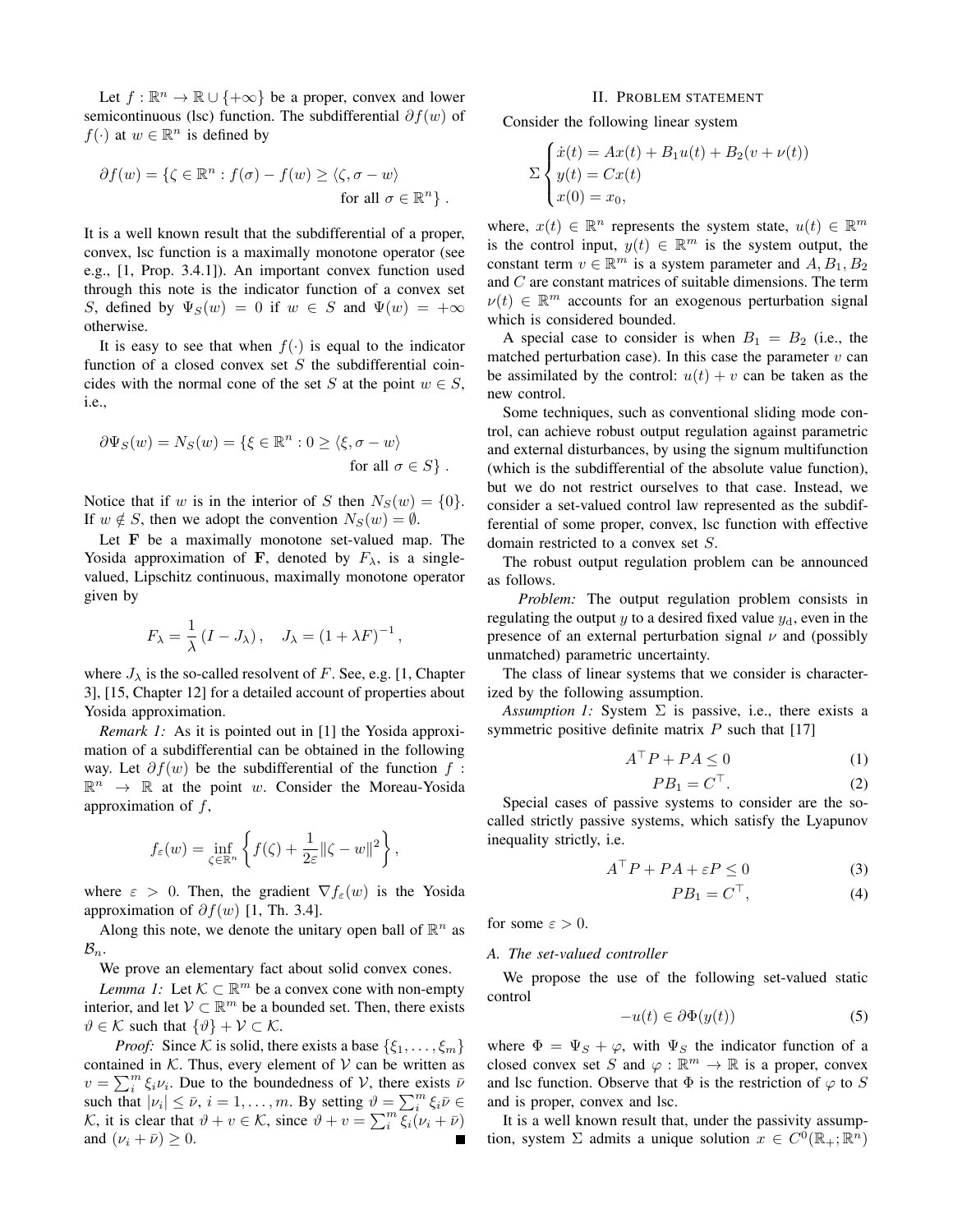such that  $\dot{x} \in L^{\infty}_{loc}(\mathbb{R}_{+}; \mathbb{R}^{n})$  and  $y(t) = Cx(t) \in S =$ Dom( $\partial \Phi$ ) for all time  $t \geq 0$ , whenever  $y_0 = Cx_0 \in S$ . See [9] and [7] for a detailed account about this fact.

With the multivalued control (5), the closed-loop system results in

$$
\dot{x}(t) - Ax(t) - B_2(v + \nu(t)) \in -B_1 \partial \Phi(y(t)) \tag{6a}
$$

$$
y(t) = Cx(t) \tag{6b}
$$

$$
Cx(0) = y_0 \in S. \tag{6c}
$$

The closed-loop system can also be written as a *hemivariational inequality of evolution* [18], by using the subdifferential's definition. Namely, multiplying both sides of (6a) by P and applying the chain rule for subdifferentials [16, Ch. VI, Th. 4.2.1], we have

$$
\langle -P\dot{x}(t) + PAx(t) + B_2(v + \nu(t)), \sigma - x(t) \rangle \le
$$
  

$$
\hat{\Phi}(\sigma) - \hat{\Phi}(x(t)), \ \forall \ \sigma \in \mathbb{R}^n.
$$

Moreover, system (6) is related to complementarity systems [19] and projected dynamical systems [20] as stated in [8].

## III. ROBUST OUTPUT REGULATION

In this section the robust output regulation problem is dealt with. We start introducing Lemma 2 about reachability of the desired output, then we prove that it is always possible to achieve output regulation of admissible outputs even in the presence of external matched disturbances.

## *A. Perfect output regulation*

We starting writing the equilibrium points associated to the nominal closed-loop system (6) as

$$
Ax_* + B_2 v \in B_1 \partial \Phi(Cx_*). \tag{7}
$$

Multiplying both sides of  $(7)$  by P and using  $(2)$  together with the chain rule for subdifferentials, we have that solutions of (7) are also solutions of the inclusion

$$
P(Ax_* + B_2v) \in \partial \hat{\Phi}(x_*), \quad \hat{\Phi} = \Phi \circ C, \tag{8}
$$

and vice-versa. Now, notice that the linear map  $-PA$  is monotone (in fact it is maximally monotone [1, Prop. 3.3]) then a direct use of Theorem 3.11.2 of [21] gives the existence result for any  $v \in \mathbb{R}^m$ .

Once the existence of equilibria has been established, we introduce the set

$$
\mathcal{E}(v, S) = \left\{ x \in \mathbb{R}^n : P(Ax + B_2 v) \in \partial \hat{\Phi}(x) \right\}
$$

as well as the set of points which produce the desired output yd,

$$
\mathcal{C} = \{x \in \mathbb{R}^n : Cx = y_d, \ y_d \in S\} \subset \text{Dom}\,\partial\hat{\Phi}.
$$

We will need an extra assumption concerning the convex set  $S \subset \mathbb{R}^m$ .

*Assumption 2:* The normal cone to  $S \subset \mathbb{R}^m$  at  $y_d$  is *solid*, i.e., it has non empty interior.

The last assumption is very mild. It is clear that if we take the set S as a polyhedron with  $y_d$  as one of its vertex then  $\int \int \int$  int  $N_S(y_d) \neq \emptyset$ . As we shall see later (in the proof of Theorem 1), the condition about non emptiness of  $N_S(y_d)$ is crucial in order to remove the effect of the bounded disturbance ν.

Conditions under which we obtain  $x \in \mathcal{E}(v, S) \cap C$  are established in the following Lemma.

*Lemma 2:* If for some  $x_* \in \mathcal{E}(v, S)$ , the inclusion

$$
P(Ax_* + B_2v) \in \text{rint}\,\partial\hat{\Phi}(\xi)
$$

is satisfied for some  $\xi \in \mathcal{C}$ , where rint A refers to the interior of the set A relative to its *affine hull* (see e.g. [22, Sec. 6]), then  $\mathcal{E}(v, S) \subset \mathcal{C}$ .

In words, every equilibrium is associated with the desired output.

*Proof:* Let  $x_* = x_1 \in \mathcal{E}(v, S)$  and define  $\eta_i :=$  $P(Ax_i + B_2v)$  with  $x_i \in \mathcal{E}(v, S)$ ,  $i = 1, 2$ . It is easy to see that, by the definition of  $\eta_i$ , the following equation is fulfilled

$$
\sup_{\text{EDom }\hat{\Phi}} \left\{ \langle \eta_1, \sigma \rangle - \hat{\Phi}(\sigma) \right\} = \langle \eta_1, x_1 \rangle - \hat{\Phi}(x_1). \quad (9)
$$

Since by assumption  $\eta_1 \in \text{rint } \partial \Phi(\xi)$ , there exists  $\varepsilon > 0$ such that

 $\sigma$  $\in$ 

$$
\{\eta_1\} + \left(\text{aff }\partial\hat{\Phi}(\xi) \cap \varepsilon B_n\right) \subset \partial\hat{\Phi}(\xi),
$$

for some  $\xi \in \mathcal{C}$ . Notice that, due to  $\partial \hat{\Phi}(\xi) = C^{\top} \partial \Phi(y_d)$ and considering that int  $\partial \Phi(y_{\rm d})$  is not empty in  $\mathbb{R}^m$  (see Assumption 2), we have aff  $\partial \tilde{\Phi} = \text{Im} C^{\top}$ .

Equivalently,  $\eta_1$  satisfies the following inequality

$$
\langle \eta_1 + \rho, \sigma - \xi \rangle \leq \hat{\Phi}(\sigma) - \hat{\Phi}(\xi),
$$

for all  $\sigma \in \mathrm{Dom}\,\partial \hat{\Phi}$ , and for all  $\rho \in \mathrm{Im}\,C^\top \cap \varepsilon \mathcal{B}_n$  so that

$$
\langle \eta_1, \sigma - \xi \rangle - \hat{\Phi}(\sigma) + \hat{\Phi}(\xi) \le -\theta(\sigma - \xi),
$$

where  $\theta(\sigma - \xi) := \sup_{\rho \in \text{Im } C} \tau \cap \varepsilon \mathcal{B}_n \langle \rho, \sigma - \xi \rangle$ . Using Lemma 1 in [8] we have that  $\theta(\sigma - \xi) = 0$  if and only if  $\sigma - \xi \in$  $(\text{Im } C^{\top})^{\perp} = \text{Ker } C$  (see, e.g., [23]), i.e.,  $\theta(\sigma - \xi) = 0$  if and only if  $\sigma \in \mathcal{C}$ , and  $\theta(\sigma - \xi) = \beta > 0$  for all  $\sigma \notin \mathcal{C}$ .

Assuming that  $x_1 \notin \mathcal{C}$ , and taking  $\sigma = x_1 \in \text{Dom } \Phi$  in the previous inequality, leads us to

$$
\langle \eta_1, x_1 \rangle - \hat{\Phi}(x_1) \le \langle \eta_1, \xi \rangle - \hat{\Phi}(\xi) - \theta(x_1 - \xi)
$$
  
< 
$$
< \langle \eta_1, \xi \rangle - \hat{\Phi}(\xi),
$$

which is a contradiction in view of (9). Hence,  $x_1 \in \mathcal{C}$ .

Now assume that there exists an  $x_2 \in \mathcal{E}(v, S)$  such that  $x_2 \notin \mathcal{C}$ , thus by definition of the set  $\mathcal{E}(v, S)$  we have

$$
\langle \eta_2, \sigma - x_2 \rangle \leq \hat{\Phi}(\sigma) - \hat{\Phi}(x_2)
$$

subtracting and adding  $\eta_1$  on the left-hand side of the inner product and setting  $\sigma = x_1$  results in

$$
\langle -PA(x_1 - x_2), x_1 - x_2 \rangle + \langle \eta_1, x_1 - x_2 \rangle \leq \hat{\Phi}(x_1) - \hat{\Phi}(x_2)
$$

Recalling the maximal monotonicity of the  $-PA$  map we have

$$
\hat{\Phi}(x_2) - \hat{\Phi}(x_1) \le \langle \eta_1, x_2 - x_1 \rangle \le \hat{\Phi}(x_2) - \hat{\Phi}(x_1)
$$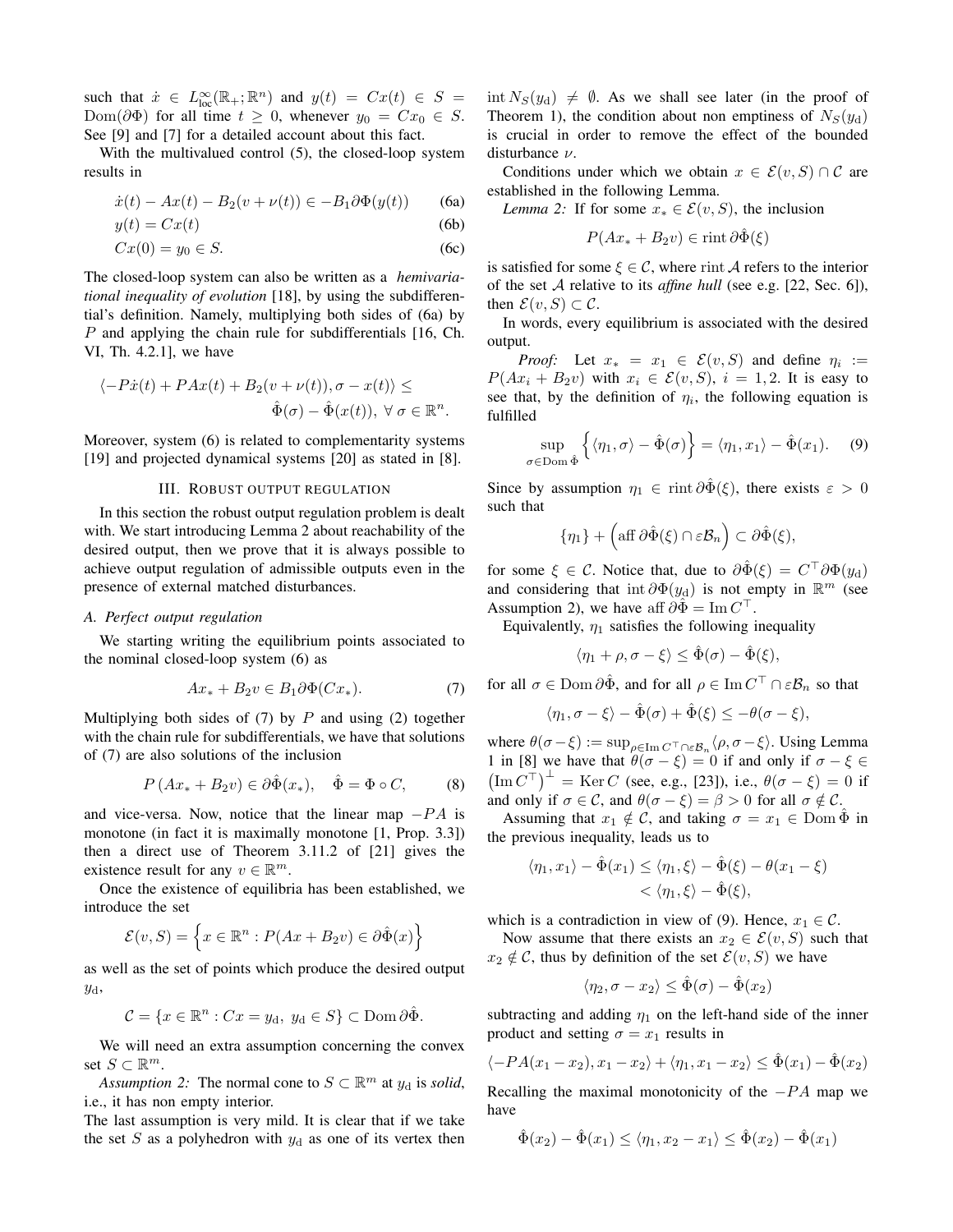therefore

$$
\langle \eta_1, x_2 \rangle - \hat{\Phi}(x_2) = \langle \eta_1, x_1 \rangle - \hat{\Phi}(x_1)
$$
  
= 
$$
\sup_{\sigma \in \text{Dom } \partial \hat{\Phi}} \left\{ \langle \eta_1, \sigma \rangle - \hat{\Phi}(\sigma) \right\}.
$$

Applying the same argument as before, we conclude that  $x_2 \in \mathcal{C}$  and therefore  $\mathcal{E}(v, S) \subset \mathcal{C}$ .

Now, we turn our study to robustness under exogenous bounded disturbances. We consider the matched perturbation case  $(B_1 = B_2)$ .

*Theorem 1 (Main Theorem):* Assume that (1) and (2) are fulfilled, consider the closed-loop system described by (6) with  $B_1 = B_2$ . Moreover, assume that the conditions of Lemma 2 are satisfied for some  $v \in \mathbb{R}^m$ . Then, for some  $0 \leq R < \infty$  and all disturbances  $\nu$  such that  $\|\nu\| \leq R$ , there exists  $v^* = v + \vartheta$  with  $\vartheta \in N_S(y_d)$ , such that the set of equilibrium points  $\mathcal{E}(v, S)$  is stable and y converges to  $y_d$ .

*Proof:* Consider the closed-loop system (6) and the following candidate Lyapunov function for the set  $\mathcal{E}(v, S)$ ,

$$
V(x) = \frac{1}{2} \operatorname{dist}_P^2(x, \mathcal{E}(v, S)),
$$

where  $dist_P(\zeta, \mathcal{A})$  accounts for the distance from the point  $\zeta$  to the set A in norm P, with P satisfying (1) and (2). In other words,

$$
\text{dist}_P^2(\zeta, \mathcal{A}) = \min_{\xi \in \mathcal{A}} \|\zeta - \xi\|_P^2 = \min_{\xi \in \mathcal{A}} (\zeta - \xi)^\top P(\zeta - \xi).
$$

Taking the derivative of V along system trajectories, leads us to

$$
\dot{V} = -\frac{1}{2}(x - x_*)^{\top} Q (x - x_*) - (x - x_*)^{\top} \phi_1 + (x - x_*)^{\top} P (Ax_* + B_1 v) + (x - x_*)^{\top} P B_1 v,
$$

where  $0 \le Q = -(A^{\top}P + PA), \phi_1 \in \partial \hat{\Phi}(x)$  and we use the fact that  $\nabla V(x) = P(x - x_*)$  (see, e.g., [5, Prop. 2.33]) with  $x<sub>*</sub>$  the projection of the point x into the closed, convex set  $\mathcal{E}(v, S)$  using norm P, i.e.,

$$
x_* = \underset{\xi \in \mathcal{E}(v, S)}{\arg \min} \|x - \xi\|_P \in \mathcal{E}(v, S).
$$

Thus,  $P Ax_* + PB_1 v = \phi_2$ , for some  $\phi_2 \in \partial \hat{\Phi}(x_*)$ , then the subdifferential's definition leads to

$$
\langle \phi_1, \sigma_1 - x \rangle \leq \hat{\Phi}(\sigma_1) - \hat{\Phi}(x)
$$
  

$$
\langle \phi_2, \sigma_2 - x_* \rangle \leq \hat{\Phi}(\sigma_2) - \hat{\Phi}(x_*).
$$

Taking  $\sigma_1 = x_* \in \text{Dom } \partial \hat{\Phi}, \ \sigma_2 = x \in \text{Dom } \partial \hat{\Phi}$  and substituting in  $\dot{V}$  yields

$$
\dot{V} \le -\frac{1}{2}\lambda_{\min}(Q) \|x - x_{*}\|^{2} + \langle \vartheta + \nu, Cx - Cx_{*} \rangle,
$$

where  $Cx \in S$  and  $Cx_* = y_d$ . From Lemma 1, we obtain  $\vartheta + \nu \in \text{int } N_S(y_d)$  for some  $\vartheta \in N_S(y_d)$ . Recall that we are in the matched case  $(B_1 = B_2)$ , so the term  $\vartheta$  can be viewed as a component of the control input  $u$ . Hence, there exist  $\varepsilon > 0$  such that  $\dot{V}(x) \le -\varepsilon ||Cx - \dot{Cx}*||$  for all  $x \in \mathbb{R}^n$ . Moreover,  $V(x) < 0$  for all  $x \notin \mathcal{C}$ , consequently  $x \to \mathcal{C}$  (see [24, Ch. 1.12]).

*Remark 2:* It is worth to mention that in the case of strict passivity, we have a unique equilibrium point  $x_*$ satisfying (8), which furthermore is globally asymptotically stable (because the matrix  $Q$  is positive definite).

In addition, under the strictly passive assumption it is possible to regulate the output even in the presence of unmatched disturbances of small magnitude. Indeed, the time derivative of V satisfies

$$
\dot{V} \le -\frac{1}{2}\lambda_{\min}(Q)\|x - x_{*}\|^{2} + \langle PB_{2}v, x - x_{*}\rangle
$$
  

$$
\le -\frac{1}{2}(\lambda_{\min}(Q) - 2\|PB_{2}\|\|\nu\|)\|x - x_{*}\|^{2},
$$

Hence, we obtain asymptotic stability of  $x_*$  whenever  $||\nu|| <$  $\lambda_{\min} Q/2||PB_2||.$ 

*Remark 3:* From Lemma 2 we have that, for some  $x_1 \in$  $\mathcal{E}(v, S)$ , the term  $\eta_1 \in \text{rint } C^\top \partial \Phi(y_\text{d})$ . Likewise, for any  $x_2 \in \mathcal{E}(v, S)$ , the term  $\eta_2 \in C^\top \partial \Phi(y_\text{d})$  with  $\eta_i = P(Ax_i +$  $B_2v$ ,  $i = 1, 2$ . Hence, for all  $\lambda \in (0, 1]$  we have  $\eta_{\lambda} \in$ rint  $C^{\top} \partial \Phi(y_d)$ , where  $\eta_{\lambda} = \lambda \eta_1 + (1 - \lambda) \eta_2$ .

Motivated by the previous observation, we investigate whether there exist special cases where it is not be necessary to add the term  $\vartheta$  to the controller in order to obtain output convergence if the external disturbance is small enough. Namely, if  $\eta_i \in \text{rint } C^\top \partial \Phi(y_\text{d})$  for any  $x_i \in \mathcal{E}(v, S)$ , then the time derivative of  $V$  turns into

$$
\dot{V} \le -\frac{1}{2}\lambda_{\min}(Q)||x - x_*||^2 + \langle \nu, y - y_d \rangle - \theta(x - x_*)
$$

Now Lemma 1 in [8] and Corollary 3.22 in [25] lead us to  $\theta(\zeta) = \varepsilon || \operatorname{Proj}_{\operatorname{Im} C}(\zeta) ||$ . Moreover, because  $\operatorname{Im} C^{\top}$  is a subspace we have  $\zeta - \text{Proj}_{\text{Im }C^{\top}(\zeta)} \in (\text{Im } C^{\top})^{\perp} = \text{Ker } C$ and then  $C\zeta = C \operatorname{Proj}_{\operatorname{Im} C^{\top}}(\zeta)$ , which implies  $||C\zeta||^2 =$  $||C \operatorname{Proj}_{\operatorname{Im} C}(\zeta)||^2 \leq \lambda_{\max}(C^\top C) ||\operatorname{Proj}_{\operatorname{Im} C}(\zeta)||^2.$  Finally we obtain the inequality  $\theta(\zeta)\sqrt{\lambda_{\max}(C^{\top}C)} \ge \varepsilon ||C\zeta||$ and we get

$$
\dot{V} \le -\frac{1}{2}\lambda_{\min}(Q)\|x - x_{*}\|^{2}
$$

$$
-\left(\frac{\varepsilon}{\sqrt{\lambda_{\max}(C^{\top}C)}} - \|\nu\|\right)\|y - y_{d}\|,
$$

from where it is clear that robust output regulation is obtained whenever  $\|\nu\| < \frac{\varepsilon}{\sqrt{\lambda_{\max}(C^\top C)}}$ .

*Remark 4:* Notice that Theorem 1 does not guarantee asymptotic stability of the equilibrium set. Direct application of LaSalle's invariance principle assures that the state will converge to the greatest invariant set contained in  $\{x \in \mathbb{R}^n :$  $V(x) = 0$   $\subset \mathcal{C}$ , which is not necessarily equal to  $\mathcal{E}(v, S)$ . However, the output regulation is attained.

#### *B. Implementation issues*

As it was mentioned before, the subdifferential of a proper, convex, lsc function  $\Phi : \mathbb{R}^m \to \mathbb{R}$  defines a maximally monotone operator. This kind of operators enjoy the property of approximation by singled-valued, Lipschitz continuous, maximally monotones maps (see Remark 1).

In our case we are dealing with maximally monotone controls of the form  $-u \in \partial \Phi(y)$  where  $\Phi = \Psi_S + \varphi$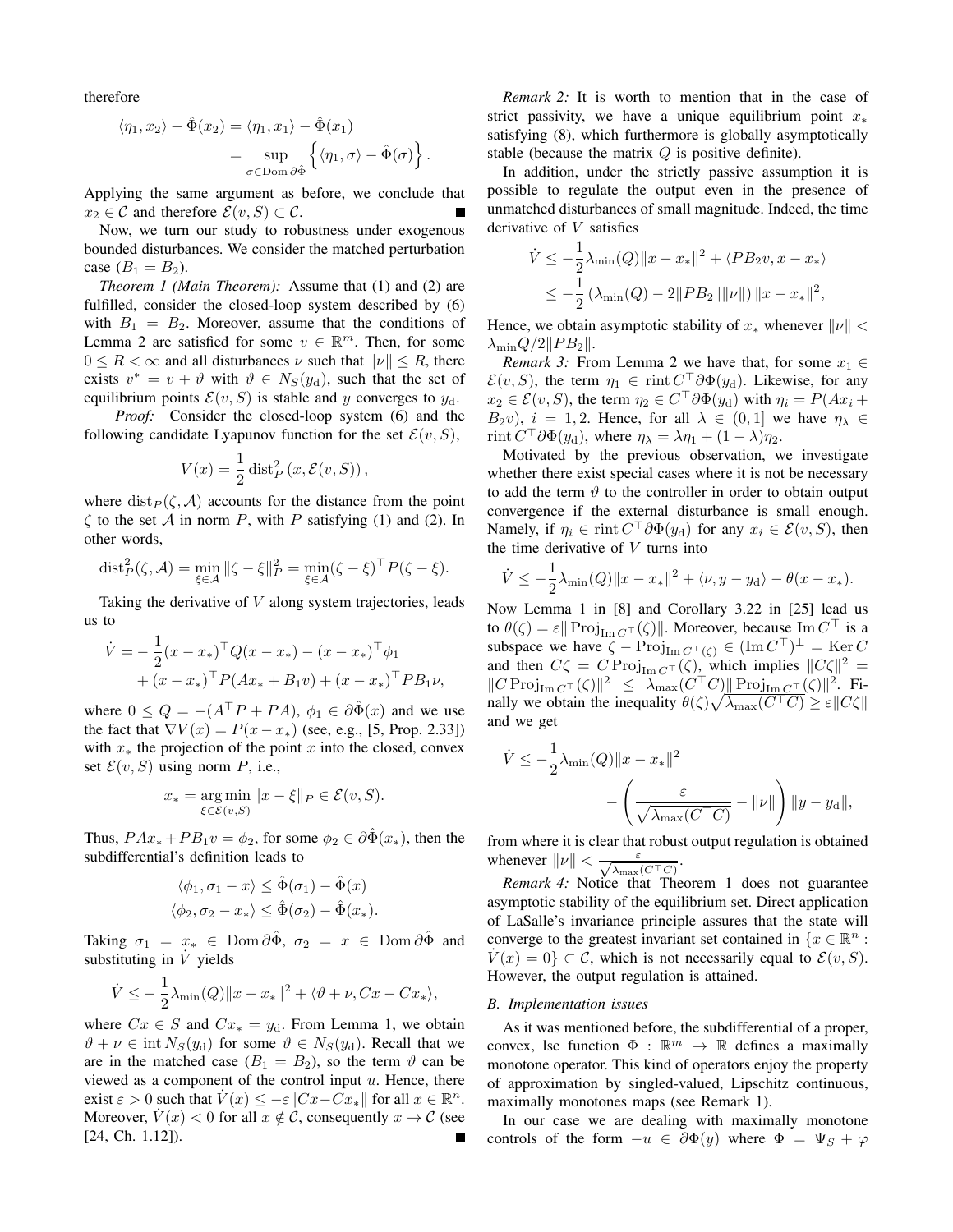

Fig. 1. Mass spring system.

for some function  $\varphi$  which is proper, convex and lsc. If in addition, we consider the case where  $\varphi$  is a continuously differentiable function then the control  $u$  takes the form  $-u(t) - \nabla \varphi(y(t)) \in N_S(y(t))$ . Recalling Remark 1, it follows that the Moreau-Yosida approximation  $f_{\varepsilon}$  of the indicator function  $\Psi_S$  satisfies  $f_{\varepsilon}(y) = \frac{1}{2\varepsilon} \text{dist}^2(y, S)$ .

Using once again Proposition 2.33 of  $[5]$ , we obtain the Yosida approximation to the normal cone as the gradient  $\nabla f_{\varepsilon} = \frac{\hat{y} - \text{Proj}_{S}(y)}{\varepsilon}$ . Thus, we can approximate the control input  $u$  by:

$$
-u_{\varepsilon}(t) = \frac{y(t) - \text{Proj}_S(y(t))}{\varepsilon} + \nabla \varphi(y(t)), \qquad (10)
$$

from where we obtain a control which does not depend directly neither on the state nor the system parameters. Moreover, there exists a unique solution to

$$
\dot{x}(t) = Ax(t) + B_1(u_{\varepsilon}(t) + v + \nu(t))
$$
 (11)

with  $x(0) = x_0$ . In order to prove convergence of the solution of differential equation (11) to the solution of the differential inclusion (6), we use the change of variables proposed in [7], i.e.,  $z = P^{1/2}x$ , which transforms (6) into the inclusion  $-\dot{z} + \bar{B}_2 v(t) \in -\bar{A}z(t) + \partial \hat{\Phi}(z(t))$  with  $\bar{B}_2 = P^{1/2}B_2$ ,  $\overline{A} = P^{1/2}AP^{-1/2}$  and  $\hat{\Phi} = \Phi \circ CP^{-1/2}$ . Recalling that the system satisfies Assumption 1, it is clear that  $-\overline{A}$  is a maximally monotone operator and therefore the righthand side of the inclusion is too. Finally, making use of Proposition 3.11 in [2], we obtain the desired result; i.e., the sequence of solutions to (11) approaches the solution of (6) as  $\varepsilon \downarrow 0$ .

The use of the Yosida approximation has the advantage that the solution of (11) is defined even in the case when  $Cx(0) \notin S$  as is shown in the following example.

*Example 1:* Consider a mass-spring system consisting of two objects with masses  $m_1$  and  $m_2$  that are coupled through springs with constants  $k_1$  and  $k_2$  as shown in Fig. 1, and  $\nu_2$ account for external bounded disturbances. Taking  $x_1, x_2, x_3$ and  $x_4$  as the elongation of spring  $k_1$ , the elongation of spring  $k_2$ , the velocity of mass  $m_1$  and the velocity of mass  $m<sub>2</sub>$  respectively, we obtain a state space representation in the following form

$$
\begin{bmatrix} \dot{x}_1 \\ \dot{x}_2 \\ \dot{x}_3 \\ \dot{x}_4 \end{bmatrix} = \begin{bmatrix} 0 & 0 & 1 & 0 \\ 0 & 0 & 0 & 1 \\ -\frac{(k_1 + k_2)}{m_1} & \frac{k_2}{m_1} & -\frac{\mu_1}{m_1} & 0 \\ \frac{k_2}{m_2} & -\frac{k_2}{m_2} & 0 & -\frac{\mu_2}{m_2} \end{bmatrix} \begin{bmatrix} x_1 \\ x_2 \\ x_3 \\ x_4 \end{bmatrix}
$$
\n
$$
+ \begin{bmatrix} 0 & 0 \\ 0 & 0 \\ \frac{1}{m_1} & 0 \\ 0 & \frac{1}{m_2} \end{bmatrix} \left( \begin{bmatrix} u_1 \\ u_2 \end{bmatrix} + \begin{bmatrix} \nu_1 \\ \nu_2 \end{bmatrix} \right)
$$
\n(12)



Fig. 2. State trajectories showing convergence to the equilibrium  $x_* =$  $[0.31 \; 0.34 \; 0 \; 0]^\top \in \mathcal{C}$ .



with output

$$
\begin{bmatrix} y_1 \\ y_2 \end{bmatrix} = \begin{bmatrix} 0 & 0 & 1 & 0 \\ 0 & 0 & 0 & 1 \end{bmatrix} \begin{bmatrix} x_1 \\ x_2 \\ x_3 \\ x_4 \end{bmatrix}.
$$

Here,  $\mu_i$  denote the friction coefficients related to masses  $m_i$ ,  $L_i$  are the lengths of springs  $k_i$  in the absence of external forces,  $i = 1, 2$ .

The control objective is to maintain both masses without movement  $(y_d = [0, 0]^\top)$  even in the presence of the forces  $\nu_i$ ,  $i = 1, 2$ . Notice that system (12) meets Assumption 1 with

$$
P = \begin{bmatrix} k_1 + k_2 & -k_2 & 0 & 0 \\ -k_2 & k_2 & 0 & 0 \\ 0 & 0 & m_1 & 0 \\ 0 & 0 & 0 & m_2 \end{bmatrix},
$$

which clearly satisfies  $P = P^{\top} > 0$ . Consider the set-valued control  $-u(t) \in \partial \Phi(y(t))$  with  $\Phi(y) = \Psi_S(y)$  which is proper, convex and lsc; and set  $v = 0$ . In view of  $y_d = [0, 0]^\top$ we propose the set  $S$  as

$$
S = \text{conv}\left\{ \begin{bmatrix} 0 \\ 0 \end{bmatrix}, \begin{bmatrix} -0.5 \\ -0.5 \end{bmatrix}, \begin{bmatrix} 0 \\ -1 \end{bmatrix}, \begin{bmatrix} 0.5 \\ -0.5 \end{bmatrix} \right\}.
$$

Recall that the proposed set  $S$  restricts the output  $y$  into the polyhedral specified above. The set of equilibrium points is



Fig. 3. Control signal compensating the external disturbance  $\nu$ .